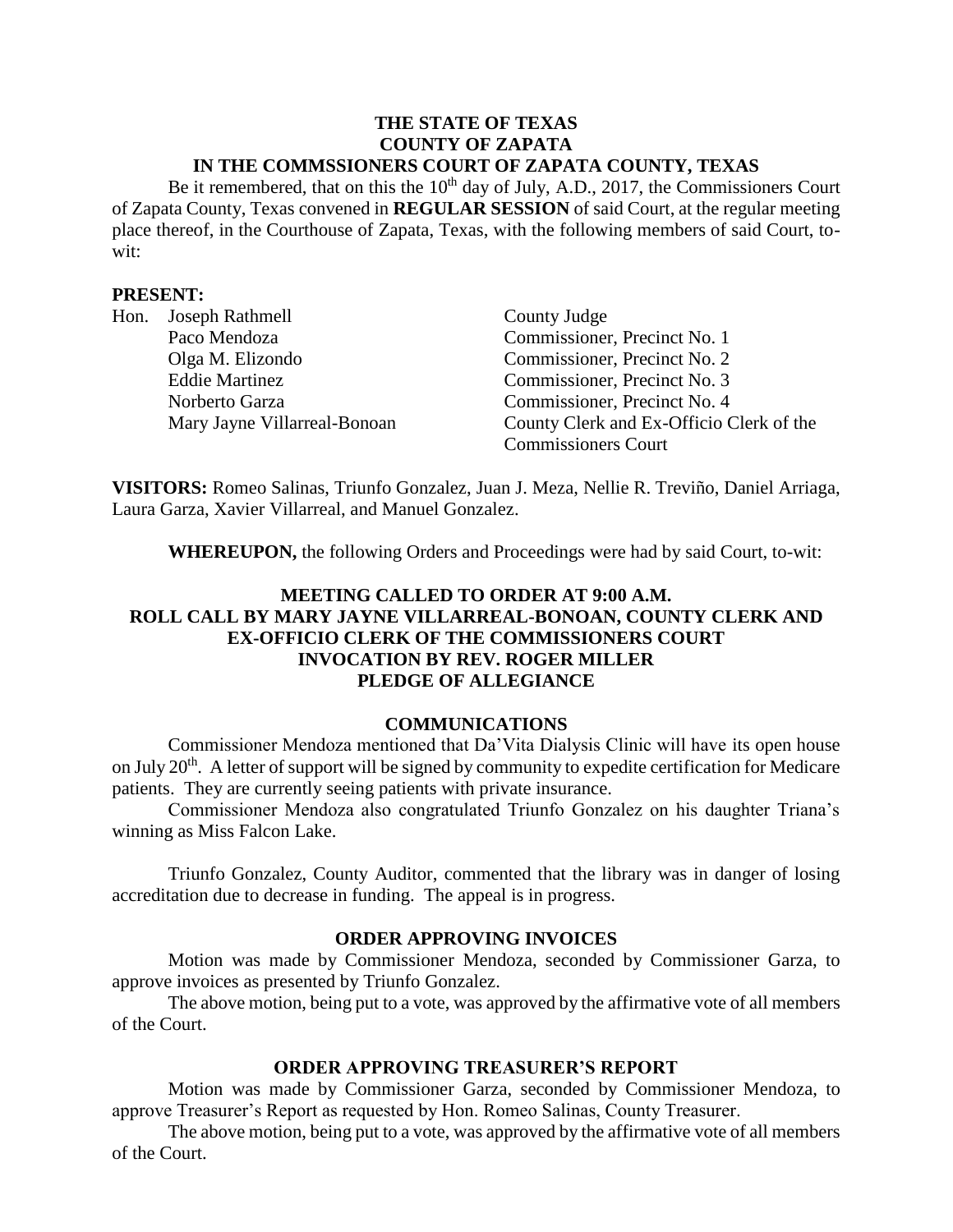## **NO REPORT WAS SUBMITTED BY THE TAX ASSESSOR / COLLECTOR**

### **ORDER APPROVING CHECKS ISSUED**

Motion was made by Commissioner Martinez, seconded by Commissioner Garza, to approve checks issued as requested by Hon. Romeo Salinas, County Treasurer.

The above motion, being put to a vote, was approved by the affirmative vote of all members of the Court.

#### **PRESENTATION OF RETIREMENT PLAQUES**

Retirement plaques were awarded to the following employees:

- Israel B. Gutierrez
- Sylvia Flores
- Lucila B. Mendoza

as requested by Hon. Joe Rathmell, County Judge.

#### **ORDER APPROVING HIRING OF ESTEBAN CHAPA AS METER READER**

Motion was made by Commissioner Mendoza, seconded by Commissioner Martinez, to approve the hiring of Esteban Chapa as a meter reader. Mr. Chapa will fill slot #17 at \$9.07 per hour, effective date July 10, 2017 as requested by Carlos Treviño, Jr., Water Plant Manager.

The above motion, being put to a vote, was approved by the affirmative vote of all members of the Court.

## **ORDER APPROVING INVOICE FOR PHELPS SEWER PROJECT CHANGE ORDER #2**

Motion was made by Commissioner Martinez, seconded by Commissioner Garza, to approve payment of invoice on Phelps Sewer Project Change Order # 2 in the amount of \$42,388.53 as requested by Manuel Gonzalez, Jr., Premier Engineering.

The above motion, being put to a vote, was approved by the affirmative vote of all members of the Court.

## **ORDER APPROVING INVOICES ON TxDOT PAVING PROJECTS**

Motion was made by Commissioner Garza, seconded by Commissioner Mendoza, to approve invoices on TxDOT paving projects as requested by Manuel Gonzalez, Jr., Premier Engineering.

The above motion, being put to a vote, was approved by the affirmative vote of all members of the Court.

# **ORDER APPROVING INVOICE FOR ZAPATA COUNTY WASTE WATER TREATMENT PROJECT**

Motion was made by Commissioner Martinez, seconded by Commissioner Garza, to approve invoice for Zapata County Waste Water Treatment Project (ZCWWTP) in the amount of \$465,400.00 as requested by Manuel Gonzalez, Jr., Premier Engineering.

The above motion, being put to a vote, was approved by the affirmative vote of all members of the Court.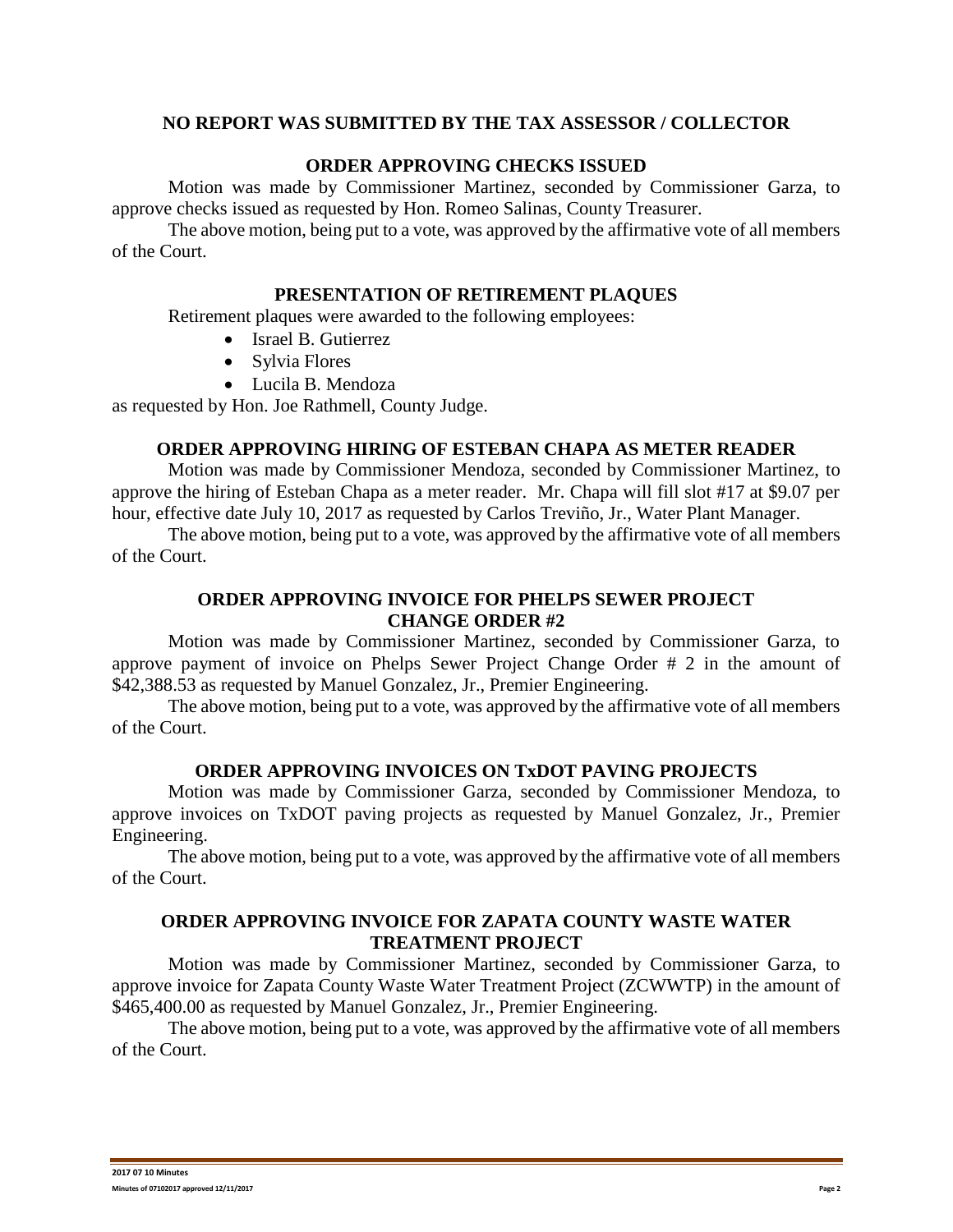# **ORDER APPROVING INVOICES FOR VELEÑO LIFT STATION PROJECT**

Motion was made by Commissioner Martinez, seconded by Commissioner Garza, to approve invoices on Veleño Lift Station Project in the amount of \$6,500.00 as requested by Manuel Gonzalez, Jr., Premier Engineering.

The above motion, being put to a vote, was approved by the affirmative vote of all members of the Court.

## **ORDER APPROVING RE-PLAT OF LOTS 9 – 14 AND 35 – 40 INTO LOTS 14A AND 35A AND 35B IN MEDINA ADDITION**

Motion was made by Commissioner Garza, seconded by Commissioner Mendoza, to approve re-plat of Lots  $9 - 14$  and  $35 - 40$  into Lots 14A, 35A, and 35B in Medina Addition. This replat does not change existing conditions since there is water, sewer, and paved street, it only changes the lot dimensions as requested by Manuel Gonzalez, Jr., Premier Engineering.

The above motion, being put to a vote, was approved by the affirmative vote of all members of the Court.

### **ORDER APPROVING LINE ITEM TRANSFERS**

Motion was made by Commissioner Martinez, seconded by Commissioner Garza, to approve the following line -item transfers to meet department needs.

|              | <b>Department</b>       | Line-Item  | <b>Fund</b>                  | <b>Amount</b> |  |  |
|--------------|-------------------------|------------|------------------------------|---------------|--|--|
| From:        | Sheriff's Regional Jail | 10-567-391 | <b>Prisoner Medication</b>   | \$2,000.00    |  |  |
| To:          | Sheriff's Regional Jail | 10-567-456 | <b>Equipment Maintenance</b> | \$2,000.00    |  |  |
| <b>From:</b> | Sheriff's Regional Jail | 10-567-335 | <b>Computer Expense</b>      | \$1,500.00    |  |  |
| To:          | Sheriff's Regional Jail | 10-567-456 | <b>Equipment Maintenance</b> | \$1,500.00    |  |  |
|              |                         |            |                              |               |  |  |

as requested by Captain Ramon Montes, Sheriff's Office.

The above motion, being put to a vote, was approved by the affirmative vote of all members of the Court.

Motion was made by Commissioner Martinez, seconded by Commissioner Garza, to approve the following line -item transfers to meet department needs.

|     | <b>Department</b>     | Line-Item  | <b>Fund</b>             | <b>Amount</b> |
|-----|-----------------------|------------|-------------------------|---------------|
|     | <b>From:</b> Aviation | 10-667-458 | <b>Contract Service</b> | \$2,000.00    |
| To: | Aviation              | 10-667-456 | Repairs and Maintenance | \$2,000.00    |

as requested by Charlie Avaritt, Airport Director.

The above motion, being put to a vote, was approved by the affirmative vote of all members of the Court.

#### **ADJOURN**

Motion to adjourn was made by Commissioner Garza, seconded by Commissioner Mendoza, and being put to a vote, was approved by the affirmative vote of all members of the Court.